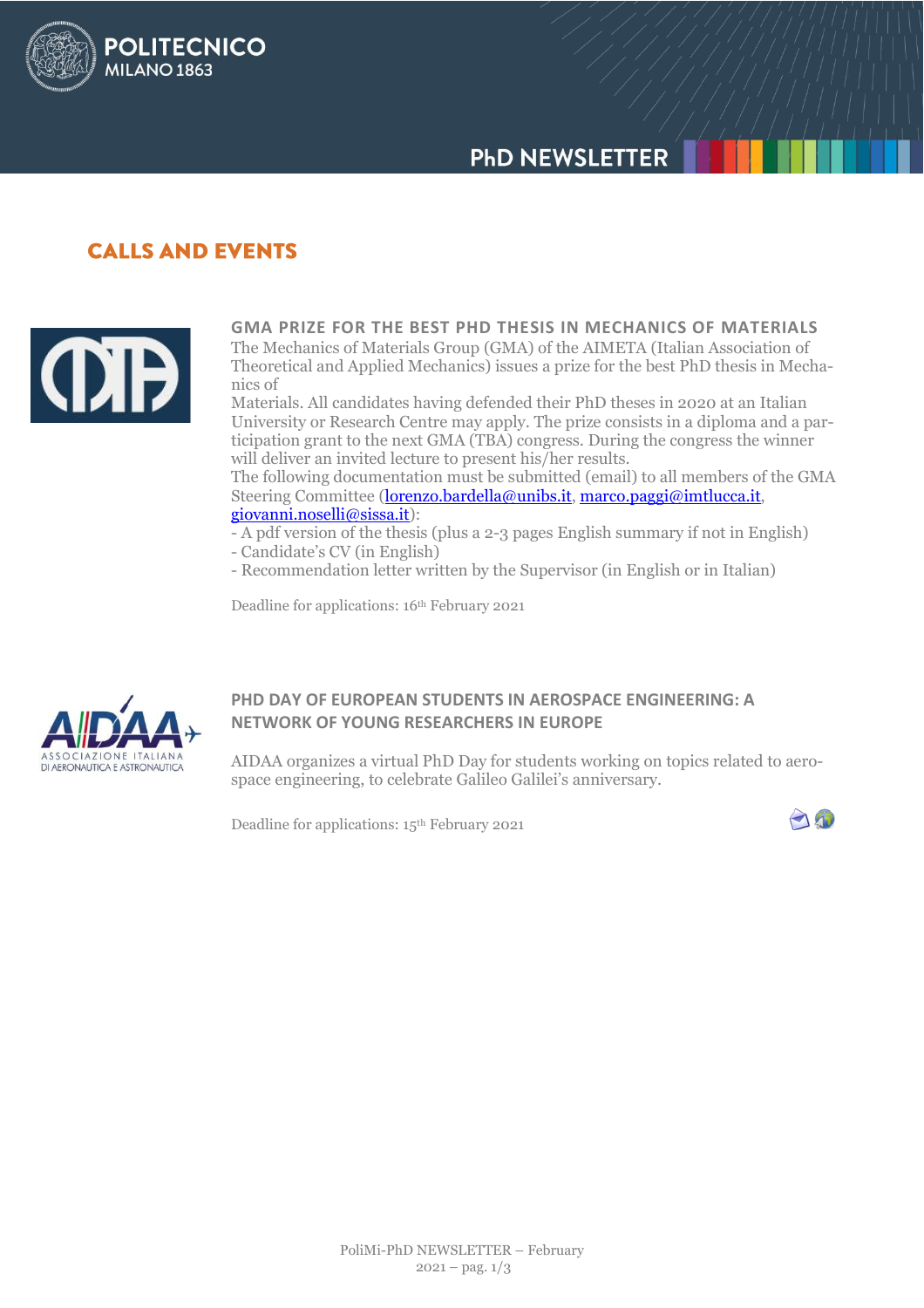# **STARTING COURSES - PHD SCHOOL**

## **APPROACHES TO RESILIENCE: SOCIAL, ECONOMIC, ENVIRONMENTAL AND TECHNOLOGICAL CHALLENGES OF CONTEMPORARY HUMAN SETTLEMENTS**

#### **Prof. Balducci Alessandro**

The critical-methodological approaches and operational tools that the course proposes are aimed at increasing the awareness and skills necessary to face the social, economic, environmental and technological challenges posed by contemporary urban and territorial contexts and to make them more resilient.

From 1st to 16th February 2021

## **MILANO-POLITECNICA: CITTÀ, CULTURA, DESIGN DAL DOPOGUERRA AD OGGI Prof. Bosoni Giampiero**

Dall'epoca della ricostruzione post-bellica ad oggi, la città di Milano ha superato acuti momenti di crisi, ricavando dalla tradizione politecnica la linfa, che ha permesso di coinvolgere ampie reti di attori in un lungo e partecipato processo di sviluppo culturale, economico e sociale, animato da intense relazioni tra artisti, architetti, designers, i loro committenti e la società civile.

From 1 st February to 19th March 2021

## **PROJECT MANAGEMENT (IN ACTION)**

#### **Prof. Mancini Mauro**

The course aims at introducing the students in the characteristics of project-based operations and offering them the opportunity to take confidence on the tools and techniques for the planning and control of projects starting from their application in the academic and professional experience of the students. Multiple sectors will be specifically addressed as Oil and Gas, civil and Services - in order to share practical techniques to manage small, large and mega projects.

From 1 st to 5 th February 2021

#### **PROJECT MANAGEMENT BASICS**

#### **Prof. Fuggetta Alfonso, Prof. Beffani Armando, Prof. Grilli Colombo Sara**

Develop Project Management competencies and provide basic tools and techniques for Project Management activities

From 3rd to 18th February 2021

## **TEACHING METHODOLOGIES, STRATEGIES AND STYLES**

#### **Prof. Sancassani Susanna**

The main objective is to enable students to create effective course design, consistent assessment strategies and to apply valid classroom management strategies.

From 15 th February to 10th March 2021







 $\bigcap_{i=1}^n$ 



 $\bigcap_{i=1}^n$